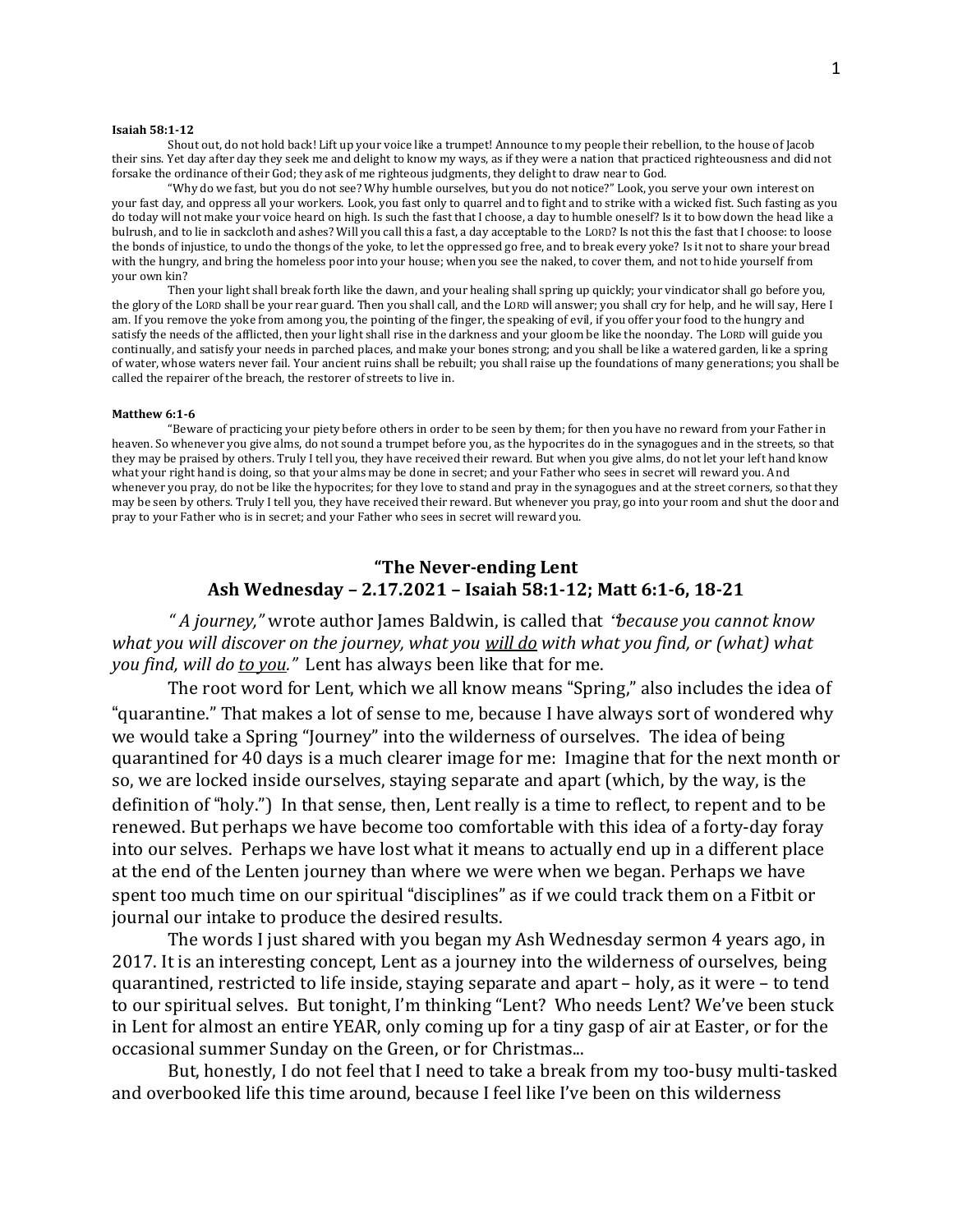journey since March 8, 2020, and so have you!

We have been focused on the "traditional" themes of Lent - Remembrance. Repentance. Renewal. for a whole year – I know I've *remembered* much about who we were and had always been. I have spent time on my knees in prayer for you, for the sick, for the dying, for our planet, for our country. I have tried to *repent* and become a person of forgiveness, and I intentionally focused on the *renewal* of my mind, and my body and my spirit. I'll bet you've done a fair amount of that kind of internal work as well, maybe for the first time in your life! But now, I just want a time out from this time out. Now I just want to stop thinking about how things used to be and get on with the new life we can see glimmering "just over the next hill".

Traditionally, Ash Wednesday is a "dusty" day – a time to remember the earth from which you came, to look upon your humble beginnings and remember. Literally, the word humble comes from humus, meaning "earth" - and tonight you have etched a cross of ash or dirt, or cinnamon or oil, and recalled the truth that you came *from* the earth and will return *to* the earth. You traced that cross over the same place where you received the anointing of oil at your baptism – and just as God's breath moistened the dirt that formed the clay that was molded into us human beings, you were claimed in the water as God's child forever, and received Holy Spirit breath.

But after last year, with all of its twists and turns and triumphs and trials - The 40 Days of Lent will be unprecedented. Lent 2021 will not be focused on what we can **Remember**, or how well we **Repent,** nor even a call to **Renewal**. Because this year we come to it differently - some broken, some strengthened, some healthy, some grieving. This Ash Wednesday is not 40 Days of *"Becoming a Better You."* Yet it still **is** (as it always has been) the annual reminder that we are **not** the Creator God, we are **just** the created. We are human. We are mortal. We tend to fail and flounder. We cover up our mistakes and deny our wrong-doings. We make terrible choices. Then we sit with dirt or ashes smeared across our foreheads and pretend that our lives are good, that we are everything we should be and want to be, and that our relationship with God was never better.

The underlying foundation of a Lenten return to God is simply being honest, living intentionally knowing who you really are: *"Dust. And into dust you shall return."* This past year may have affected your faith life so deeply that you find yourself merely going through the motions of religion - no longer really believing that it makes much difference to participate in worship online or pray or study virtually. You may have felt there was no connection with your daily behavior.

If so, then what the prophet Isaiah spoke to the people of his time also has something to say to us. In modern words, theirs was a "feel-good" religion. They were not really serving God at all, though all the trappings of service to God were there. So, if we are to *really hear* his word for us today, then we might need to acknowledge that it clearly connects what we do in the world in the name of God, to our own spiritual health. **You see,** God's choice of religious devotion **is rooted in the places where we give up power**, and humble ourselves to meet the needs of others.

For many of us, Lent is a very individual journey, a confrontation with death, and a recognition that we are not living the way we would like to live. The prayer litany that we spoke earlier should cut us to the quick; embarrass us, convict us of those places in our lives where we have grieved the heart of God. It is in this realization - that our actions not